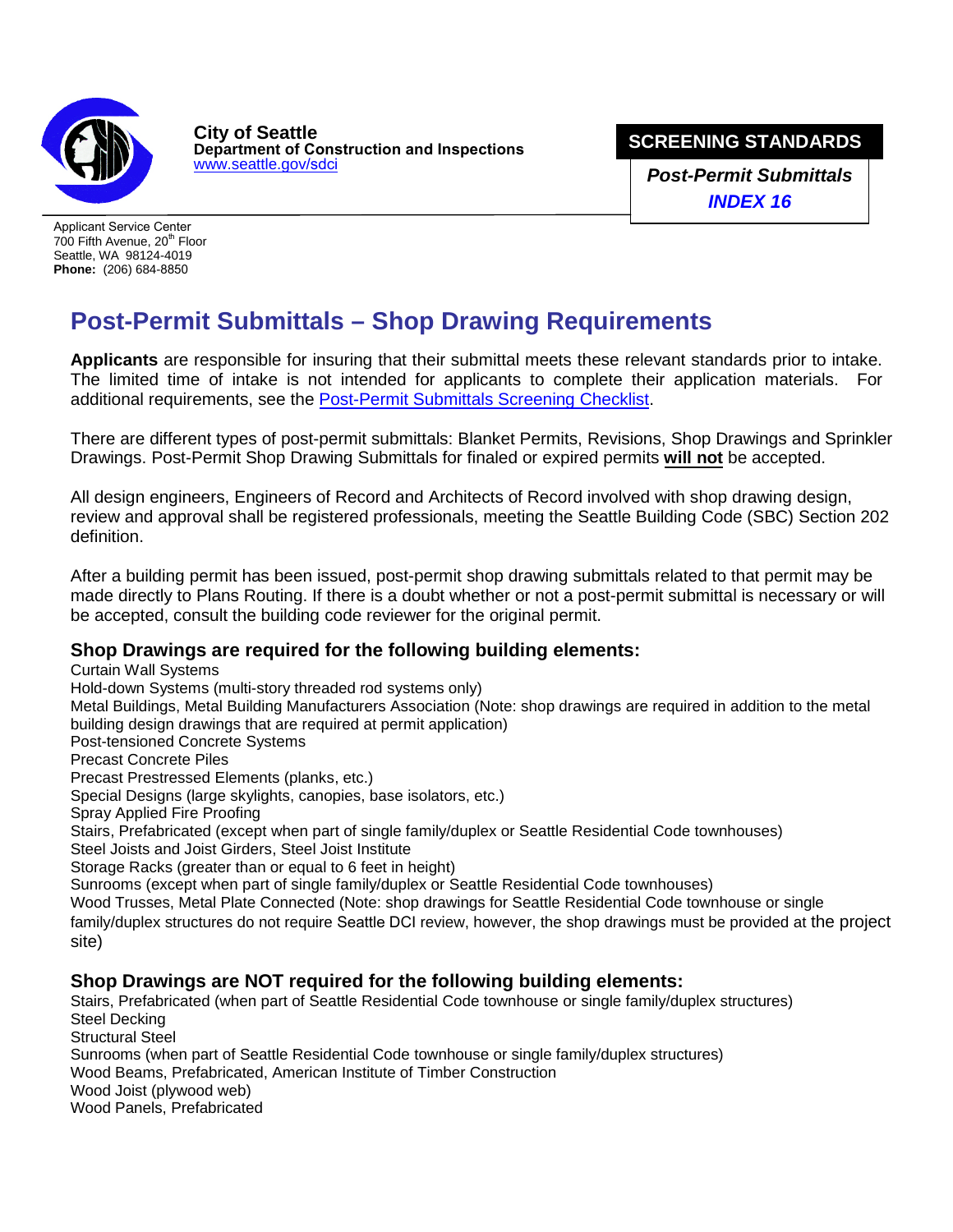*Submittals INDEX 16*

## **Shop Drawings – Specific Requirements**

| <b>All Shop Drawing Types:</b>                                                                                                                                                                                                                                                                                                                                                                                                                                                                                                                                                                                                                                                                                                                                                                                                                                                                                                                                                                                                                                                                                                                                                                                                                                                                                                                                                                                                                                                                                                                 |
|------------------------------------------------------------------------------------------------------------------------------------------------------------------------------------------------------------------------------------------------------------------------------------------------------------------------------------------------------------------------------------------------------------------------------------------------------------------------------------------------------------------------------------------------------------------------------------------------------------------------------------------------------------------------------------------------------------------------------------------------------------------------------------------------------------------------------------------------------------------------------------------------------------------------------------------------------------------------------------------------------------------------------------------------------------------------------------------------------------------------------------------------------------------------------------------------------------------------------------------------------------------------------------------------------------------------------------------------------------------------------------------------------------------------------------------------------------------------------------------------------------------------------------------------|
| Every shop drawing sheet shall be stamped by the design engineer.                                                                                                                                                                                                                                                                                                                                                                                                                                                                                                                                                                                                                                                                                                                                                                                                                                                                                                                                                                                                                                                                                                                                                                                                                                                                                                                                                                                                                                                                              |
| Every shop drawing sheet shall be reviewed and stamped by the Engineer of Record (or Architect of<br>Record for Spray Applied Fire Proofing).<br>$-OR-$                                                                                                                                                                                                                                                                                                                                                                                                                                                                                                                                                                                                                                                                                                                                                                                                                                                                                                                                                                                                                                                                                                                                                                                                                                                                                                                                                                                        |
| There shall be an index sheet stamped by the Engineer of Record (or Architect of Record for Spray<br>Applied Fire Proofing). Along with the review stamp, the index sheet shall have a statement<br>indicating which sheets have been reviewed and approved by the Engineer of Record. The stamp or<br>statement shall substantially state that the shop drawings have been reviewed for connections and<br>loading to the building structure and design criteria. Any sheet on which the Engineer of Record (or<br>Architect of Record) has comments shall bear the review stamp along with the comments and sheet                                                                                                                                                                                                                                                                                                                                                                                                                                                                                                                                                                                                                                                                                                                                                                                                                                                                                                                            |
| disposition status. No drawings should be submitted to the building official that still bears the<br>disposition of "revise and resubmit" or similar language.                                                                                                                                                                                                                                                                                                                                                                                                                                                                                                                                                                                                                                                                                                                                                                                                                                                                                                                                                                                                                                                                                                                                                                                                                                                                                                                                                                                 |
| When calculations are provided, the Engineer or Architect of Record shall review, approve, stamp,<br>initial and date the cover sheet of the calculations. The cover sheet of the calculations shall also be<br>stamped by the design engineer.                                                                                                                                                                                                                                                                                                                                                                                                                                                                                                                                                                                                                                                                                                                                                                                                                                                                                                                                                                                                                                                                                                                                                                                                                                                                                                |
| <b>Curtain Wall or Exterior Cladding Systems:</b>                                                                                                                                                                                                                                                                                                                                                                                                                                                                                                                                                                                                                                                                                                                                                                                                                                                                                                                                                                                                                                                                                                                                                                                                                                                                                                                                                                                                                                                                                              |
| General size and configuration of system.                                                                                                                                                                                                                                                                                                                                                                                                                                                                                                                                                                                                                                                                                                                                                                                                                                                                                                                                                                                                                                                                                                                                                                                                                                                                                                                                                                                                                                                                                                      |
| For curtain wall systems used on low-rise, mid-rise and high-rise buildings, Seattle DCI requires that<br>one of the following conditions is met:                                                                                                                                                                                                                                                                                                                                                                                                                                                                                                                                                                                                                                                                                                                                                                                                                                                                                                                                                                                                                                                                                                                                                                                                                                                                                                                                                                                              |
| 1) The curtain wall system shall be designed by a registered structural engineer licensed to practice<br>in the State of Washington.<br>$-OR-$                                                                                                                                                                                                                                                                                                                                                                                                                                                                                                                                                                                                                                                                                                                                                                                                                                                                                                                                                                                                                                                                                                                                                                                                                                                                                                                                                                                                 |
| 2) The curtain wall system shall be designed by a registered professional (civil) engineer licensed to<br>practice in the State of Washington provided the engineer has a minimum of 5-years of structural<br>design experience in the curtain wall industry. A stamped letter from the design engineer requesting<br>recognition as a specialty product design engineer and the design engineer's resume shall be<br>submitted to Seattle DCI for review and approval.                                                                                                                                                                                                                                                                                                                                                                                                                                                                                                                                                                                                                                                                                                                                                                                                                                                                                                                                                                                                                                                                        |
| Where specialty anchoring systems are used to support the curtain wall on high-rise buildings:<br>For all exterior cladding systems installed on high-rise buildings, i.e. buildings having occupied<br>floors located more than 75 feet above the lowest level of fire department vehicle access, the City of<br>Seattle DCI requires that the curtain wall design engineer provide a current ICC-ES report for all<br>specialty anchoring systems and/or devices used to connect those systems to the main building<br>structure. It is further required that the design calculations clearly show that the anchor capacity<br>provided or calculated per the provisions and tables of the ICC-ES report meet or exceed the worst<br>case imposed gravity and lateral load combination to the connection as required. If the specialty<br>anchoring system manufacturer does not have a current ICC-ES report for his particular product or<br>products, he shall provide the curtain wall design engineer with test data and supporting calculations<br>stamped by a registered professional engineer currently licensed to practice in the State of<br>Washington. The curtain wall design engineer shall then:<br>1) Review and approve the stamped test data and supporting calculations provided by the specialty<br>anchoring system manufacturer;<br>2) Provide his shop drawing review stamp on the cover sheet of the documents;<br>3) Provide Seattle DCI with a stamped letter stating that he accepts the results of the stamped |
| anchoring product test data and supporting calculations for the project;<br>4) Verify in his calculations that the allowable loads given in the documentation provided by the<br>specialty anchoring system manufacturer meet or exceed the worst case gravity and lateral load                                                                                                                                                                                                                                                                                                                                                                                                                                                                                                                                                                                                                                                                                                                                                                                                                                                                                                                                                                                                                                                                                                                                                                                                                                                                |
| combination to the connections as required.<br>Revised 01/01/2016<br>Page 2 of 4                                                                                                                                                                                                                                                                                                                                                                                                                                                                                                                                                                                                                                                                                                                                                                                                                                                                                                                                                                                                                                                                                                                                                                                                                                                                                                                                                                                                                                                               |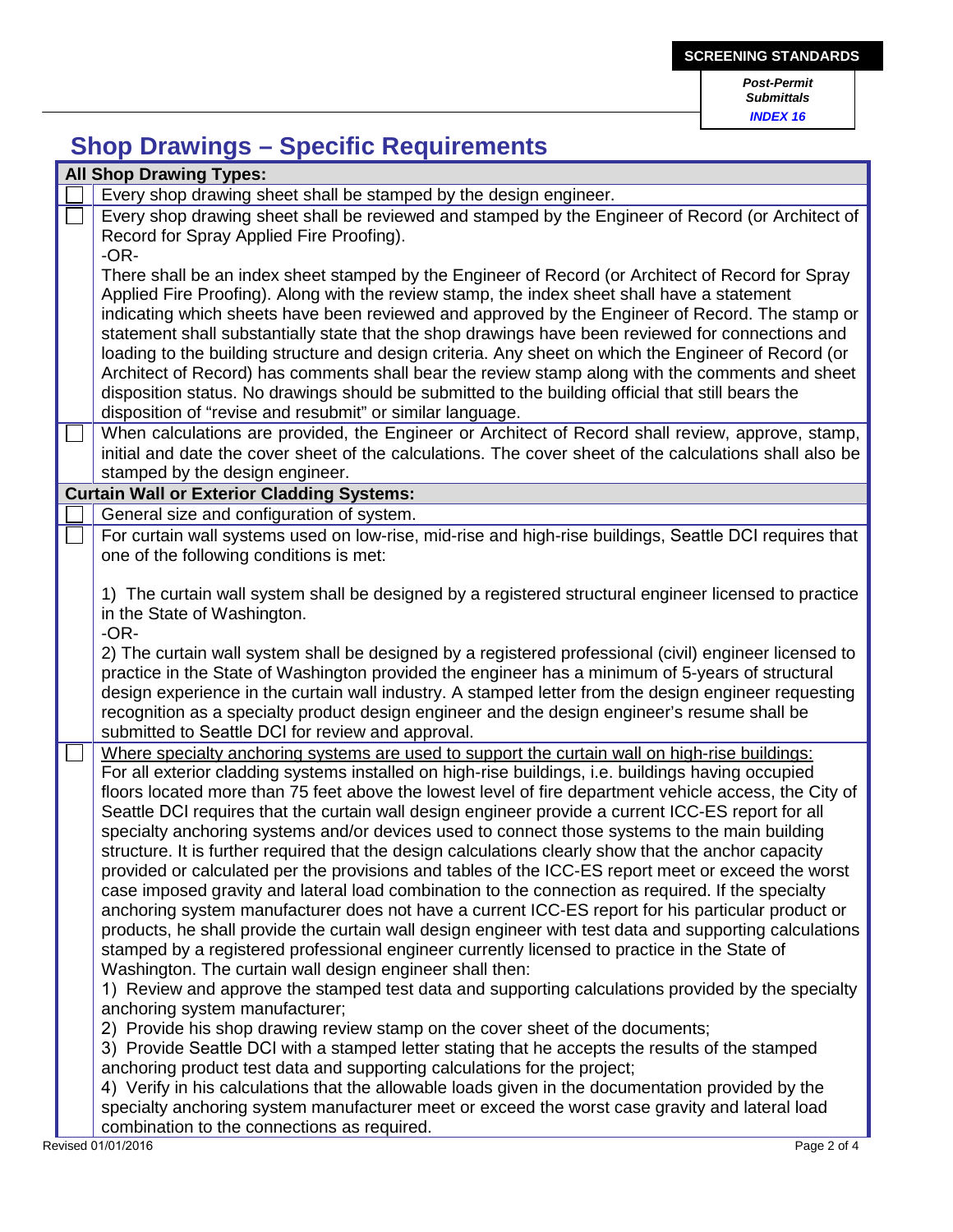|                                                                                                                                                                                                                                                                                                                                                                                                                                                                                                                                                                                                                                                                                                                                                                                                                                                                                                                                                                                                                                                                                                                                                                                                                                                                                                                                                                                                                                                                                                                                                                                                                                                                                           | <b>Post-Permit</b><br><b>Submittals</b><br><b>INDEX 16</b> |  |  |  |
|-------------------------------------------------------------------------------------------------------------------------------------------------------------------------------------------------------------------------------------------------------------------------------------------------------------------------------------------------------------------------------------------------------------------------------------------------------------------------------------------------------------------------------------------------------------------------------------------------------------------------------------------------------------------------------------------------------------------------------------------------------------------------------------------------------------------------------------------------------------------------------------------------------------------------------------------------------------------------------------------------------------------------------------------------------------------------------------------------------------------------------------------------------------------------------------------------------------------------------------------------------------------------------------------------------------------------------------------------------------------------------------------------------------------------------------------------------------------------------------------------------------------------------------------------------------------------------------------------------------------------------------------------------------------------------------------|------------------------------------------------------------|--|--|--|
| The structural engineer of record for the building shall also review, approve, review stamp, initial<br>and date the cover sheet of the specialty anchoring system manufacturer's test data and supporting<br>calculations as well as review, approve and review stamp, initial and date the exterior cladding<br>system shop drawings and the cover sheet of the supporting calculations as previously required.                                                                                                                                                                                                                                                                                                                                                                                                                                                                                                                                                                                                                                                                                                                                                                                                                                                                                                                                                                                                                                                                                                                                                                                                                                                                         |                                                            |  |  |  |
| Where specialty anchoring systems are used to support exterior cladding on low-rise or mid-rise<br>buildings:<br>For all exterior cladding systems installed on low-rise or mid-rise buildings, Seattle DCI requires that<br>the design engineer provide a current ICC-ES report or a report from certified listing agency for all<br>specialty anchoring systems and/or devices used to connect those systems to the main building<br>structure. It is further required that the design calculations clearly show that the anchor capacity<br>provided or calculated per the provisions and tables of the ICC-ES report or the report of the<br>certified listing agency, meet or exceed the worst case imposed gravity and lateral load combination<br>to the connection as required. If a specialty anchoring system is used to support the exterior<br>cladding system and a current ICC-ES report or a current report from certified listing agency cannot<br>be provided for the particular product or products, the design engineer shall accept full responsibility<br>for the specialty anchoring system by providing his stamp on each sheet of the design/shop<br>drawings and the cover sheet of the calculations as normally required. The statement "By Others"<br>will not be accepted at those locations where the specialty anchoring system connections are<br>shown on the design/shop drawings. The design engineer shall also provide Seattle DCI with a<br>Code Alternate form for review and approval stating his intention to use the specialty anchoring<br>system to connect the exterior cladding to the main building structure, and clearly state he accepts |                                                            |  |  |  |
| full responsibility for their performance.<br><b>Threaded Rod Hold-down Systems:</b>                                                                                                                                                                                                                                                                                                                                                                                                                                                                                                                                                                                                                                                                                                                                                                                                                                                                                                                                                                                                                                                                                                                                                                                                                                                                                                                                                                                                                                                                                                                                                                                                      |                                                            |  |  |  |
| Load table clearly outlining the required maximum hold-down forces for each shear wall type and                                                                                                                                                                                                                                                                                                                                                                                                                                                                                                                                                                                                                                                                                                                                                                                                                                                                                                                                                                                                                                                                                                                                                                                                                                                                                                                                                                                                                                                                                                                                                                                           |                                                            |  |  |  |
| location or loads clearly shown on the permit plan sheets, general details from the ICC-ES report for<br>the hold-down system, any other details deemed necessary by the structural engineer, i.e.,<br>manufacturer's catalog cuts, unusual construction conditions, etc.                                                                                                                                                                                                                                                                                                                                                                                                                                                                                                                                                                                                                                                                                                                                                                                                                                                                                                                                                                                                                                                                                                                                                                                                                                                                                                                                                                                                                 |                                                            |  |  |  |
| The hold-down system design engineer must be a licensed professional engineer in accordance<br>with SBC 106.5.2.2. The hold-down system design engineer shall clearly indicate in the calculations<br>that the allowable loads stated in the ICC-ES report meet or exceed the imposed worst case load<br>combination for each load case provided by the structural engineer of record.                                                                                                                                                                                                                                                                                                                                                                                                                                                                                                                                                                                                                                                                                                                                                                                                                                                                                                                                                                                                                                                                                                                                                                                                                                                                                                    |                                                            |  |  |  |
| <b>Metal Buildings:</b>                                                                                                                                                                                                                                                                                                                                                                                                                                                                                                                                                                                                                                                                                                                                                                                                                                                                                                                                                                                                                                                                                                                                                                                                                                                                                                                                                                                                                                                                                                                                                                                                                                                                   |                                                            |  |  |  |
| Note: Shop drawings for metal buildings are required to be submitted with the permit application.                                                                                                                                                                                                                                                                                                                                                                                                                                                                                                                                                                                                                                                                                                                                                                                                                                                                                                                                                                                                                                                                                                                                                                                                                                                                                                                                                                                                                                                                                                                                                                                         |                                                            |  |  |  |
| Complete metal building design, details, and specifications.<br>The design engineer for the metal building can be a civil engineer for one-story, light-framed metal<br>buildings that are not unusually complex, do not have pre-cast cladding or an occupant load greater<br>than 300. Note: separate engineers for the metal building and the foundation are permitted,<br>provided the foundation engineer is the engineer of record for the project and is a licensed structural<br>engineer. See CAM 304.                                                                                                                                                                                                                                                                                                                                                                                                                                                                                                                                                                                                                                                                                                                                                                                                                                                                                                                                                                                                                                                                                                                                                                           |                                                            |  |  |  |
| <b>Post-tensioned Concrete Systems:</b>                                                                                                                                                                                                                                                                                                                                                                                                                                                                                                                                                                                                                                                                                                                                                                                                                                                                                                                                                                                                                                                                                                                                                                                                                                                                                                                                                                                                                                                                                                                                                                                                                                                   |                                                            |  |  |  |
| Tendon length, tendon elongation, tendon identifier (color of tendon, tendon id#, group number,<br>etc.), tendon quantity, tendon location, profiles, deck thickness, special banded details showing<br>possible sequential stressing, details showing profiles of tendons through beams, details showing<br>tendon and column interface, required details for bursting steel, tendon sweep tolerance details and<br>additional tendon details pertaining to attachment to edge form and proper procedures for<br>prestressing and stressing operations.                                                                                                                                                                                                                                                                                                                                                                                                                                                                                                                                                                                                                                                                                                                                                                                                                                                                                                                                                                                                                                                                                                                                  |                                                            |  |  |  |
| The design engineer can be a civil engineer if the engineer of record for the project is a licensed<br>structural engineer and the PT design forces, clear cover, slab thickness, tendon grade, and f'c are<br>included on the structural drawings.                                                                                                                                                                                                                                                                                                                                                                                                                                                                                                                                                                                                                                                                                                                                                                                                                                                                                                                                                                                                                                                                                                                                                                                                                                                                                                                                                                                                                                       |                                                            |  |  |  |

**SCREENING STANDARDS**